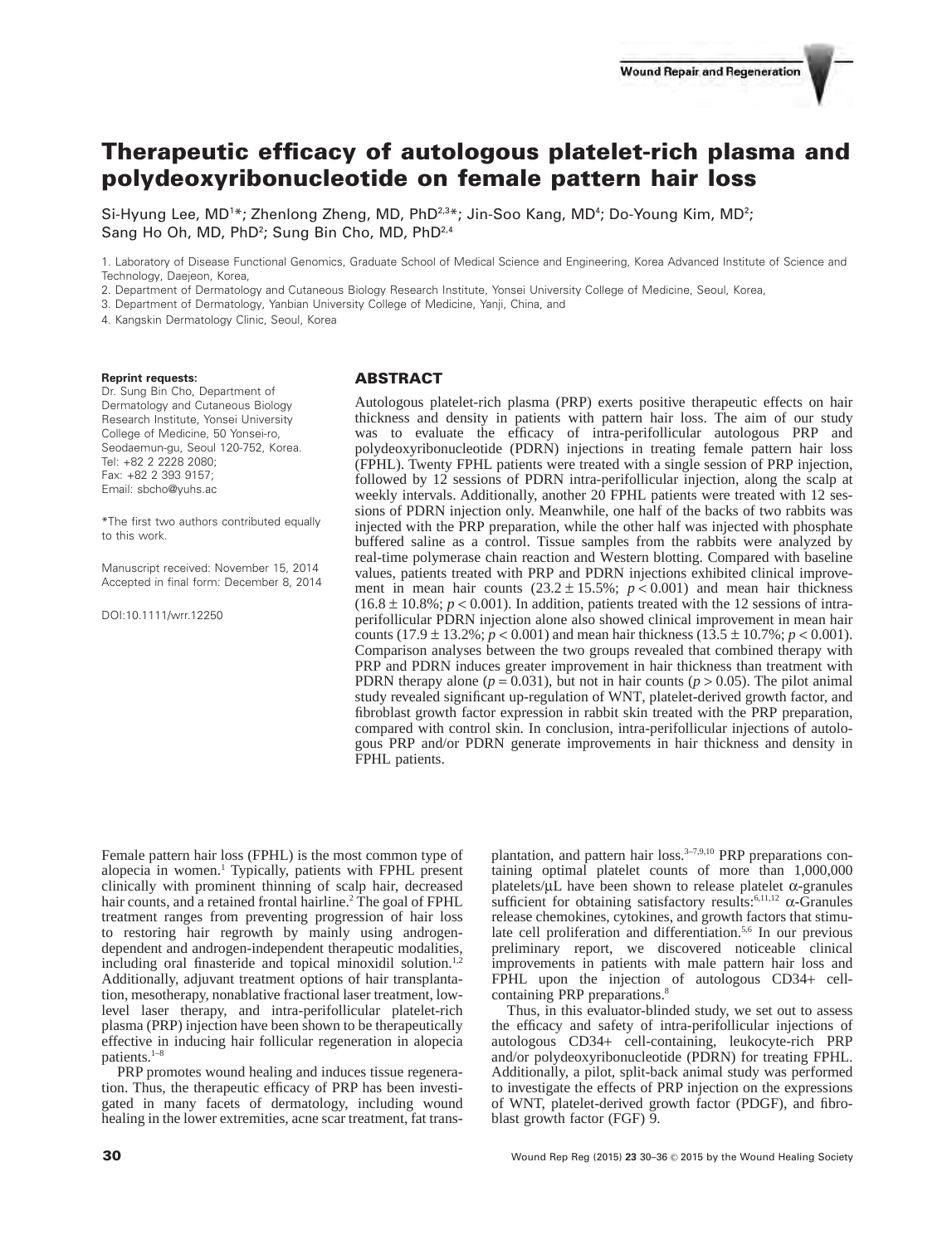# **MATERIALS AND METHODS**

#### **Patients and treatment protocol**

A total of 40 Korean female patients (mean age: 33.9 years; age range: 20–60 years) with FPHL were enrolled in this study. Patients were clinically diagnosed with FPHL upon presentation of an increase in miniaturized terminal hair and/or a reduced number of hair on physical examination and phototrichograms, along with negative hair pull tests. Patients who had received topical and/or oral medications, mesotherapy and/or intra-perifollicular injection therapy, fractional laser treatment, low-level laser therapy, intraperifollicular PRP injection, and hair transplantation for the treatment of FPHL within the preceding 6 months were excluded. This study was approved by the Institutional Review Board of Severance Hospital, Yonsei University College of Medicine in Seoul, Korea.

CD34+ cell-containing, leukocyte-rich PRP was prepared using SmartPReP2 APC+ (Harvest Technologies Corp., Plymouth, MA) and injected in 20 randomly selected participants (mean age: 35.4 years; age range: 20–60 years) upon receiving informed consent. As described in a previous report,8 60 mL of blood obtained from the participants was transferred to tubes containing 8 mL of 4% sodium citrate solution (Baxter Healthcare Corp., Deerfield, IL). The blood was then centrifuged with the SmartPReP2 platelet concentrate system (Harvest Technologies Corp.). Next, each participant's scalp was cleansed with 70% alcohol, and local anesthesia of 2% lidocaine with 1 : 100,000 epinephrine (3–5 mL) was injected along the frontal, mid, and vertex areas. Then, 0.05–0.1 mL/cm<sup>2</sup> of the CD34+ cell-containing PRP preparation (4 mL in total) was injected along the scalp. The number of platelets and white blood cells (WBCs) in the PRP prepared from each participant was microscopically counted. At 1 week after the PRP intra-perifollicular injection, 12 sessions of PDRN intra-perifollicular injection were performed at weekly intervals. To do so, the scalp was cleansed with 70% ethanol, and 2 mL of PDRN (Placentex Integro; Mastelli Ltd., Sanremo, Italy) was injected along the frontal, mid, and vertex areas without local anesthesia. During the treatment, a cooling device with cold air (−10 °C; Zimmer MedizinSystems, Irvine, CA) was briefly used to relieve pain.

The other 20 randomly selected patients (mean age: 32.5 years; age range: 23–43 years) were treated with 12 sessions of intra-perifollicular PDRN injection alone at weekly intervals as described above. Participants in both groups were advised to avoid the use of topical medications (including minoxidil, alfatradiol, prostaglandin analogs, and retinoids), oral medications (including anti-androgens and supplementary nutrients), laser or light therapy, and hair transplantation.

#### **Objective and subjective evaluations**

As described in a previous report,<sup>8</sup> hair measurements were performed using a computerized hand-held USB camera PT system (Follioscope, LeedM Corporation, Seoul, Korea) at baseline and at 1 week after the last treatment session. Digital images of the hair were obtained at 40-fold magnification at the "V" point, which was drawn at the intersection of the mid-sagittal line and the coronal line, connecting both tips of the tragus, via phototrichogram scalp measurement using a headband and tapeline.<sup>8</sup> Thereafter, both the number and the thickness of hair were measured with Follioscope PT software (LeedM Corporation). Also, at 1 week after the last treatment session, patients were asked to report the incidence and duration of any side effects from the treatment, including scalp edema, blistering, bleeding, oozing, scaling or crusting, erythema, or increased hair loss.

#### **Animal study**

Two male New Zealand rabbits (3.0 kg in weight) were used in this animal study, and all experiments were approved by the Committee for the Care and Use of Laboratory Animals at Yonsei University College of Medicine in Seoul, Korea. The experimental rabbits were anesthetized with an intramuscular dose of 1 mg/kg of acepromazine. PRP was prepared by obtaining 20 mL of blood from the central artery of the left ear in each rabbit and transferring it to SmartPReP2 APC+ containing 2.5 mL of 4% sodium citrate solution (Baxter Healthcare Corp.). The blood was then centrifuged with the SmartPReP2 platelet concentrate system. Next, the hair on the back of each animal was removed using clippers, and the back was disinfected with 10% povidone-iodine solution and 70% ethanol. On one half of the backs of each rabbit, 0.05 mL/cm2 of the PRP preparation (4 mL in total) was injected, while the other half was injected with the same amounts of phosphate buffered saline (PBS) as a control. At 1, 3, 5, and 7 weeks after the injection of the PRP preparation, skin samples were obtained under anesthesia with an intramuscular injection of 15 mg/kg of Zoletil (Virbac, Milan, Italy) and 5 mg/kg of Rompun (Bayer, Leverkusen, Germany) along the femoral region. The biopsied skin was sutured with Nylon 4-0, and to prevent infections, 5 mg/kg of enfloxacin was injected into subcutaneous tissue once a day, beginning on the day of the first biopsy until 3 days after the final operation. Additionally, two injections of 0.5 mg/kg of ketorolac were administered on the day of each operation to reduce pain.

## **Real-time polymerase chain reaction and Western blotting**

In the rabbit skin samples, mRNA levels relative to rabbit glyceraldehyde 3-phosphate dehydrogenase were measured by real-time polymerase chain reaction (PCR) using TaqMan Reverse Transcription reagents (Invitrogen, Carlsbad, CA). Table 1 summarizes the primers used in this study. Fullthickness skin samples from the rabbits were homogenized in lysis buffer, and a total of 50 μg of protein per sample was analyzed by denaturing sodium dodecyl sulfatepolyacrylamide gel electrophoresis (SDS-PAGE). Prepared samples were immunoblotted with the following antibodies: anti-WNT5a antibody (ab174963; Abcam, Cambridge, UK); anti-WNT10a antibody (NBP1-69116; Novus, Littleton, CO); anti-PDGF-A (bs-0196R; Bioss, Woburn, MA); anti-PDGF-B antibody (bs-0185R, Bioss); anti-FGF9 antibody (ab9743; Abcam); and anti-β-actin antibody (Sigma-Aldrich, Poole, United Kingdom). Signals were revealed using enhanced chemiluminescence.

#### **Statistical analysis**

A normality test was performed for clinical and laboratory data using Kolmogorov–Smirnov test, and then, results were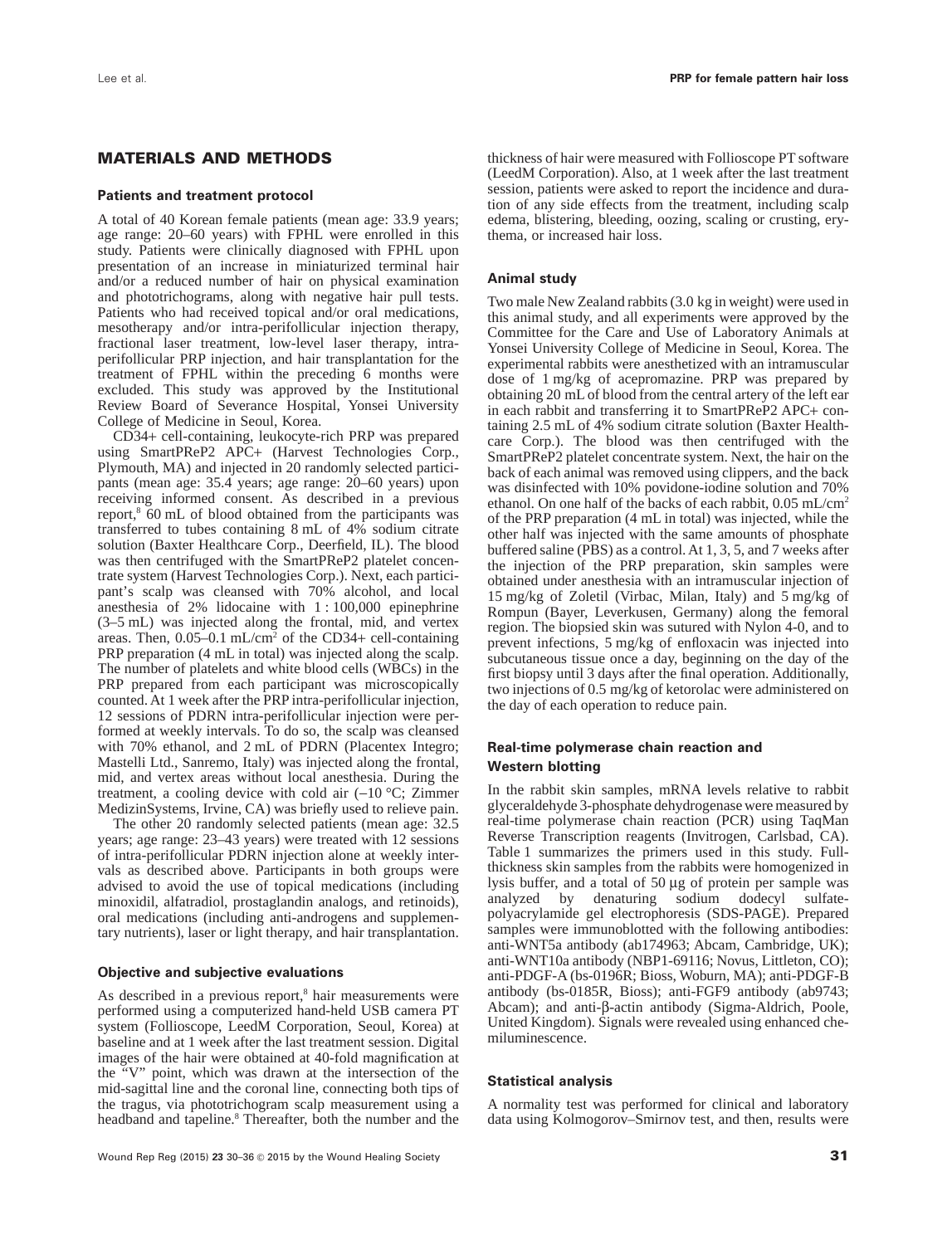| Gene   | Forward primer       | Reverse primer       |  |
|--------|----------------------|----------------------|--|
| WNT5a  | CGGGACTTTCTCAAGGACAG | CCTTCGATGTCGGAACTGAT |  |
| WNT10a | ACGAGTGCCAACACCAGTTC | TCTCTCGGAAACCTCTGCTG |  |
| PDGF-A | GGAAGACAGAGCAAGCCAAG | AGGTTGCATCGTCTTTTGCT |  |
| PDGF-B | TGCAGGTGAGAAAGATCGAG | CTGCCACCGTCTCACACTT  |  |

*FGF9* GGGGAGCTGTATGGATCAGA TCCAGTGTCCACGTGTTTGT ACTB CONSTRUCTGCAGCACCATGAAGATCAAG ACATCTGCTGGAAGGTGGAGGTGGAGGTGGAGGTGGAGGTGGAGGTGGAGGTGGAGGTGGAGGTGGAGGTGGAGG

Table 1. Primer sequences for real-time polymerase chain reaction

analyzed by the linear mixed models (MIXED) procedure with Bonferroni post hoc analysis, independent two-sample *t* test, paired *t* test, and Pearson correlation analysis by parametric criteria using SAS software version 9.2 (SAS Institute Inc., Cary, NC). Differences with *p*-values of less than 0.05 were considered statistically significant.

sessions of intra-perifollicular PDRN injection alone also showed clinical improvements in mean hair counts  $(17.9 \pm 13.2\%)$ ;  $p < 0.001$  and mean hair thickness  $(13.5 \pm 10.7\%; p < 0.001)$ , compared with baseline values (Figures 2B and 3). Comparison analyses between the two

# **RESULTS**

# **Effect of autologous PRP and/or PDRN injection on hair regeneration**

At baseline, there were no statistical differences in the participants' age ( $p > 0.05$ ), number of hair ( $p > 0.05$ ), or hair thickness ( $p > 0.05$ ) between the PRP and PDRN treatment group and the PDRN alone treatment group. One week after the final treatment session with PRP and PDRN injections, patients exhibited clinical improvements in both mean hair counts  $(23.2 \pm 15.5\%; p < 0.001)$  and mean hair thickness  $(16.8 \pm 10.8\%; p < 0.001)$ , compared with baseline values (Figures 1 and 2A). In addition, patients treated with 12



**Figure 1.** Digital images of the hair at the "V" point in (A, B) patient 1 and (C, D) patient 15 with female pattern hair loss (A, C) before and (B, D) 1 week after the last session of combined treatment with injections of intra-perifollicular CD34+ cellcontaining, leukocyte-rich platelet-rich plasma (PRP) and polydeoxyribonucleotide (PDRN).



**Figure 2.** Computerized phototrichogram analyses of hair counts and thickness in patients with female pattern hair loss after combined treatment with intra-perifollicular injections of (A) autologous CD34+ cell-containing, leukocyte-rich preparation and polydeoxyribonucleotide (PDRN) or (B) intraperifollicular injections of PDRN alone. (C) Percent improvement after treatment with combined platelet-rich plasma (PRP) and PDRN injections, as well as PDRN alone, in hair count and thickness at 3 months, compared with baseline.  $*$ *p* < 0.05.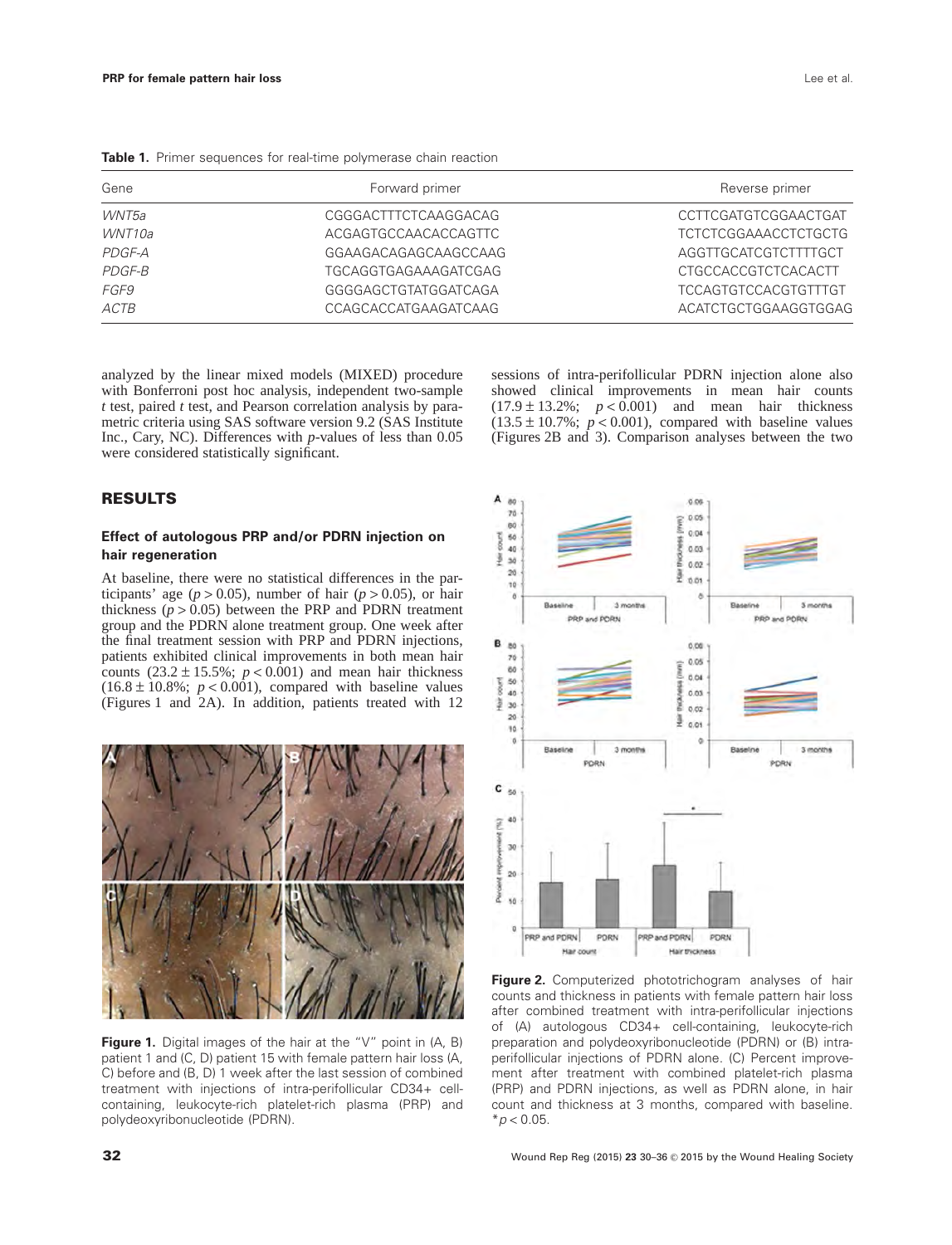

**Figure 3.** Digital images of the hair at the "V" point in (A, B) patient 1 and (C, D) patient 15 with female pattern hair loss (A, C) before and (B, D) 1 week after the last session of treatment with intra-perifollicular polydeoxyribonucleotide (PDRN) injection alone.

groups suggested that combination therapy with PRP and PDRN injections generates greater improvement in hair thickness ( $p = 0.031$ ), but not in hair counts ( $p > 0.05$ ), than PDRN therapy alone (Figure 2C).

Mean platelet counts in the PRP preparations were  $1,256,950 \pm 371,397$  cells/ $\mu$ L and mean WBC counts were  $19,575 \pm 8,010$  cells/ $\mu$ L. Neither platelet counts nor WBC counts were significantly correlated with improvement in hair thickness ( $p > 0.05$ ) or hair counts ( $p > 0.05$ ). In regard to side effects, most of the 20 participants ( $n = 18$ ; 90%) who underwent injections of both PRP and PDRN reported tolerable pain during the procedures; transient posttreatment edema and tenderness after PRP treatment  $(n = 4; 20\%)$ , as well as mild itching sensations and desquamation  $(n = 2; 10\%)$ , were also reported. The other 20 FPHL patients treated with 12 sessions of PDRN injection alone described tolerable pain during the procedures  $(n = 12; 60\%)$ , followed by mild itching sensations and desquamation thereafter  $(n = 1; 10\%)$ . Other possible side effects, including progression of FPHL, initial but temporary telogen effluvium, secondary bacterial, fugal, and viral infections, and posttherapy scarring, were not reported.

## **Effect of autologous PRP injection on WNT expression**

A split-back experimental rabbit study was performed to assess the expressions of target mRNA and proteins after injections with PRP and PBS; skin samples were obtained at 1, 3, 5, and 7 weeks after the injections. Time-dependent mRNA and protein expressions of WNT, PDGF, and FGF9 were measured by real-time PCR and Western blotting. The MIXED procedure revealed significantly higher expression of WNT5a mRNA in PRP-treated skin samples than in control skin samples (group X time,  $p < 0.001$ ), especially at 5 weeks

| Table 2. Expression of WNT, PDGF, and FGF9 mRNA in               |  |  |  |  |
|------------------------------------------------------------------|--|--|--|--|
| rabbits after treatment with platelet-rich plasma injection com- |  |  |  |  |
| pared with that with phosphate buffered saline                   |  |  |  |  |

|                   | p-Value     |           |              |
|-------------------|-------------|-----------|--------------|
|                   | Group       | Time      | Group X time |
| WNT <sub>5a</sub> | $p = 0.012$ | p < 0.001 | p < 0.001    |
| WNT10a            | $p = 0.002$ | p < 0.001 | $p = 0.003$  |
| PDGF-A            | $p = 0.001$ | p < 0.001 | <b>NS</b>    |
| PDGF-B            | $p = 0.045$ | p < 0.001 | $p = 0.002$  |
| FGF9              | p < 0.001   | p < 0.001 | p < 0.001    |

NS, not significant.

(group post hoc test,  $p < 0.001$ ) and 7 weeks (group post hoc test, *p* < 0.001) after treatment (Table 2, Figure 4A). Western blotting showed greater expression of WNT5a protein in PRPtreated skin samples than in control skin samples (group X time,  $p < 0.001$ ) at 1 week (group post hoc test,  $p < 0.001$ ), 3 weeks (group post hoc test,  $p = 0.011$ ), 5 weeks (group post hoc test,  $p = 0.028$ ), and 7 weeks (group post hoc test,  $p = 0.019$ ) after treatment (Table 3, Figure 5A).

Additionally, statistical analysis using the MIXED procedure also revealed significantly higher expression of WNT10a mRNA in PRP-treated skin samples than in control skin samples (group X time,  $p = 0.003$ ) at 1 week (group post hoc test,  $p < 0.001$ ), 3 weeks (group post hoc test,  $p < 0.001$ ), 5 weeks (group post hoc test,  $p = 0.008$ ), and 7 weeks (group post hoc test,  $p < 0.001$ ) after treatment (Table 2, Figure 4B). Meanwhile, Western blotting showed greater expression of



**Figure 4.** Real-time polymerase chain reaction analyses of (A) WNT5a, (B) WNT10a, (C) PDGF-A, (D) PDGF-B, and (E) FGF9 mRNA levels in rabbit skin samples obtained at 1, 3, 5, and 7 weeks after intra-perifollicular injections of platelet-rich plasma (PRP). \**p* < 0.05; \*\**p* < 0.01.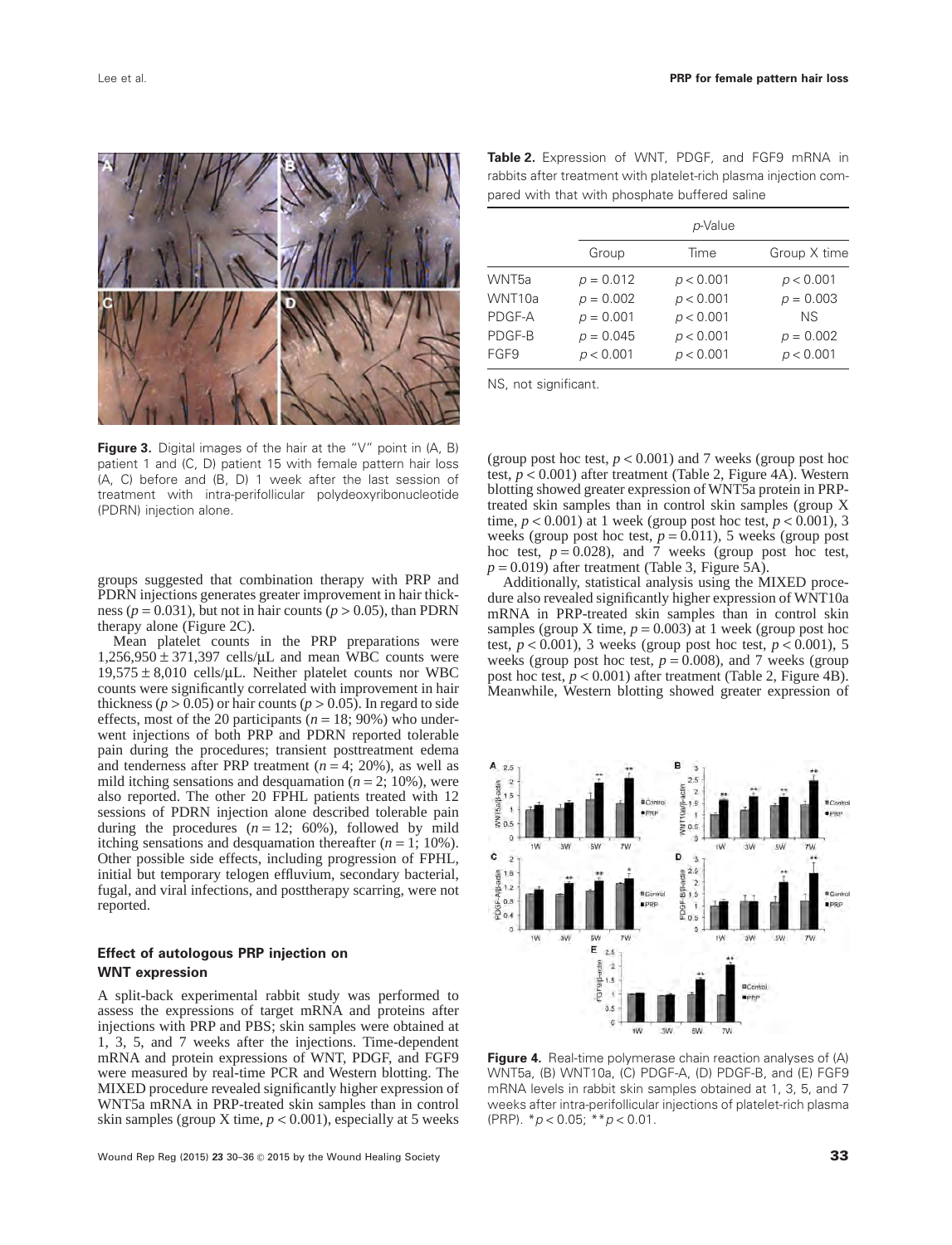**Table 3.** Expression of WNT, PDGF, and FGF9 protein in rabbits after treatment with platelet-rich plasma injection compared with that with phosphate buffered saline

|                   | p-Value     |             |              |
|-------------------|-------------|-------------|--------------|
|                   | Group       | Time        | Group X time |
| WNT <sub>5a</sub> | $p = 0.028$ | p < 0.001   | p < 0.001    |
| WNT10a            | <b>NS</b>   | p < 0.001   | $p = 0.002$  |
| PDGF-A            | NS.         | p < 0.001   | $p = 0.002$  |
| PDGF-B            | NS.         | $p = 0.002$ | $p = 0.004$  |
| FGF9              | $p = 0.004$ | p < 0.001   | p < 0.001    |

NS, not significant.

WNT10a protein in PRP-treated skin samples than in the control skin samples (group X time,  $p = 0.002$ ) at 3 weeks (group post hoc test,  $p = 0.015$ ) and 7 weeks (group post hoc test,  $p = 0.01$ ) (Table 3, Figure 5B).



**Figure 5.** Western blotting analyses of (A) WNT5a, (B) WNT10a, (C) PDGF-A, (D) PDGF-B, and (E) FGF9 protein levels in rabbit skin samples obtained at 1, 3, 5, and 7 weeks after intra-perifollicular injections of platelet-rich plasma (PRP). \**p* < 0.05; \*\**p* < 0.01.

## **Effect of autologous PRP injection on PDGF and FGF9 expression**

Real-time PCR analyses of rabbit skin samples showed that PRP treatment significantly increases PDGF-A mRNA expression, compared with controls, at 3 weeks (group posthoc test,  $p < 0.001$ ), 5 weeks (group post hoc test,  $p < 0.001$ ), and 7 weeks (group post hoc test,  $p = 0.04$ ) (Figure 4C); however, upon analysis with the MIXED procedure, which analyzed results in relation to treatment group and time sequence, differences in PDGF-A mRNA expression were not statistically significant  $(p > 0.05)$ . Additionally, Western blot analyses of PDGF-A revealed significant differences between PRP-treated skin samples and control skin samples (group X time,  $p = 0.002$ ) (Table 3). The MIXED procedure showed significantly higher expression of PDGF-B mRNA in PRPtreated skin samples than in control skin samples (group X time,  $p = 0.002$ ), especially at 5 weeks (group post hoc test,  $p = 0.004$ ) and 7 weeks (group post hoc test,  $p < 0.001$ ) after the treatment (Table 2, Figure 4D). PDGF-B protein expression was also significantly different between PRP-treated skin samples and control skin samples (group X time,  $p = 0.004$ ) (Table 3).

Among skin samples obtained from the halves of the backs of rabbits injected with PRP, FGF9 mRNA was significantly up-regulated, compared with the control side (group X time,  $p < 0.001$ ; group post hoc test at 5 weeks,  $p < 0.001$ ; and group post hoc test at 7 weeks,  $p < 0.001$ ) (Table 2, Figure 4E). Also, Western blotting revealed greater expression of FGF9 protein in PRP-treated skin samples than in control skin samples (group X time,  $p < 0.001$ ) at 1 week (group post hoc test,  $p < 0.001$ ), 3 weeks (group post hoc test,  $p = 0.003$ ), 5 weeks (group post hoc test,  $p = 0.002$ ), and 7 weeks (group post hoc test,  $p < 0.001$ ) after treatment (Table 3, Figure 5E).

# **DISCUSSION**

Hair follicles are generated upon serial expressions and interactions of various follicular signals from the epithelium and mesenchyme.13 By modulating the WNT signaling activity, the fate of hair follicle stem cells could be determined between maintaining stemness and hair regeneration.<sup>14</sup> Among several key signals, WNT signals are required for the initiation of follicle development, and WNTs 10a and 10b act as the first epidermal signals of the canonical WNT/β-catenin signaling pathway.<sup>13,15</sup> Additionally, WNT5a gene expression is dependent on the expression of Sonic hedgehog, which is positively regulated by WNT10b gene expression and found in developing dermal condensates.<sup>13</sup> Histologically, WNT10a is expressed in inner root sheath (IRS) cells, whereas WNT5a is expressed at low levels in the dermal papilla and at high levels in the outer root sheath and outer layers of the IRS.<sup>13</sup> In the present study, we discovered significant group- and timedependent differences in the expression of WNT5a mRNA and protein, as well as WNT10a mRNA and protein, which were higher among skin samples obtained from the backs of rabbits treated with PRP injections than those treated with PBS.

Current clinical and experimental investigations into the treatment of pattern hair loss have mainly addressed follicular stem cell activation and cellular differentiation during the hair growth cycle.16 Festa et al.17 demonstrated that intradermal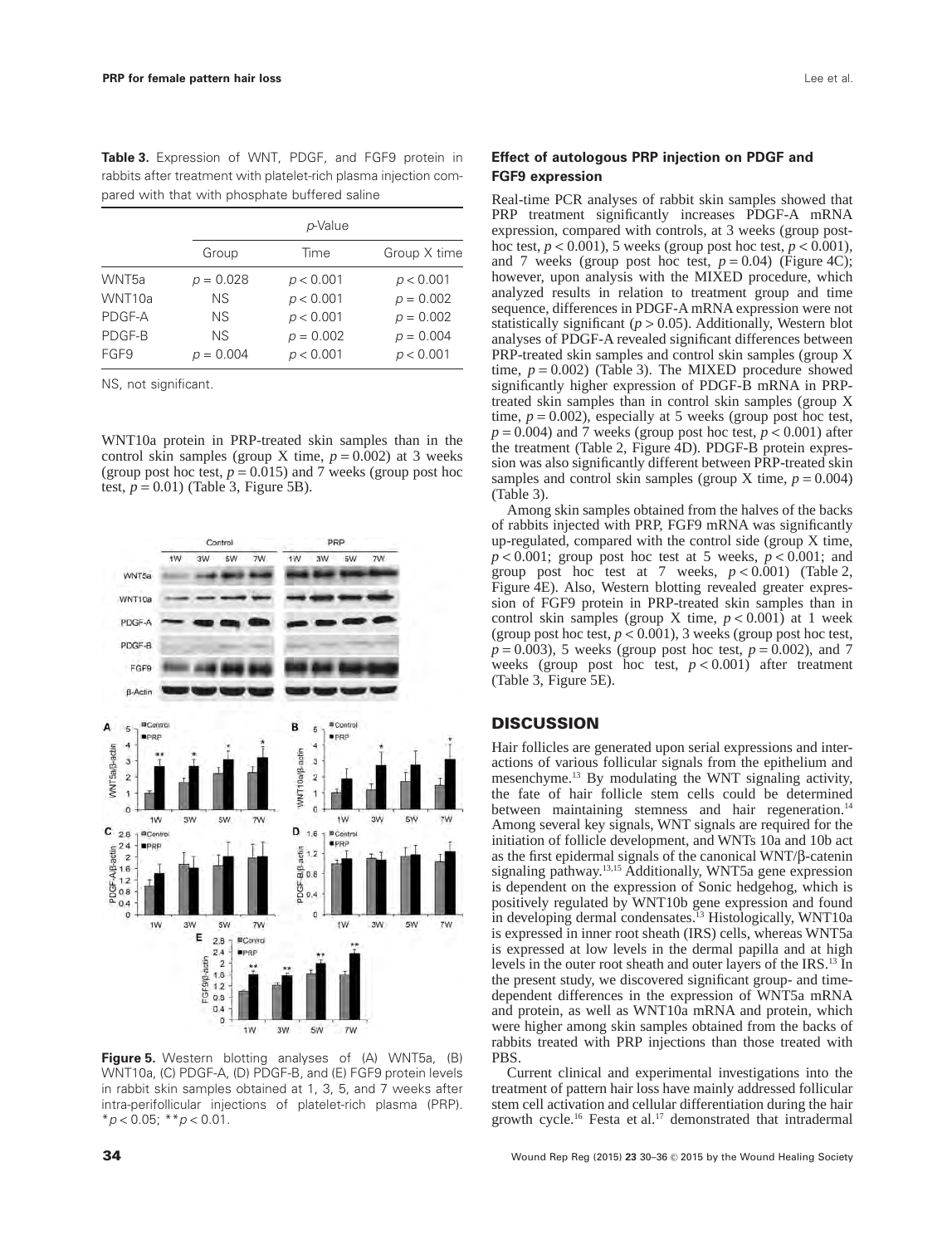adipocyte lineage cells drive follicular stem cell activation in mammalian skin and that the regulation of follicular stem cell activity is positively regulated by PDGF expression in immature adipocytes.17 Additionally, other clinical reports have described the recovery of secondary alopecia lesions after autologous fat transplantation, the mechanisms of which were proposed as being related to a greater ability for adiposederived stem cells to undergo multilineage differentiation.<sup>18,19</sup> Nevertheless, application of autologous fat transplantation in the treatment of pattern hair loss requires tremendous experience with surgical harvesting and grafting techniques and, moreover, lacks sufficient evidence for its use. In this pilot animal study, we found that the expression of PDGF-A mRNA was significantly up-regulated at 3 weeks, 5 weeks, and 7 weeks after PRP treatment, compared with controls, and that PDGF-B mRNA expression markedly increased at 5 weeks and 7 weeks post-PRP injection. These results suggest that PRP injections, which are relatively easy to administer, may be of use in treating FPHL by inducing PDGF expression in immature adipocytes of alopecia lesions.

During wound healing of the skin, dermal γδT cells produce FGF9, which triggers WNT expression and results in hair follicle regeneration.<sup>20</sup> Accordingly, up-regulation of FGF9 expression enhances follicular neogenesis in skin wounds, while down-regulation of this protein decreases new follicle formation.<sup>20</sup> Real-time PCR analyses of a woundinduced hair neogenesis mouse model showed that FGF9 expression increases significantly on postwound day 10 in wounded dermis tissue.<sup>20</sup> In the present study, we also observed significant up-regulation of FGF9 mRNA and protein upon injections of PRP, without making an excisional wound, along the backs of rabbits, compared with the control side. However, marked increases in FGF9 mRNA expression were found at 5 and 7 weeks after PRP treatment, and increased expression of FGF9 protein was observed at 1, 3, 5, and 7 weeks posttreatment.

In the early phases of PRP treatment, before angiogenesis, hair follicles obtain growth factors and nutritional elements from the injected PRP.<sup>21</sup> Previous studies showed that slower and more efficient release of growth factors from concentrated platelets and leukocytes was obtained by using endogenous activation, rather than prior activation, of PRP preparation.22–24 Additionally, leukocyte-rich PRP preparations without prior activation showed steady increases in PDGF-AB over storage times of 120 hours.<sup>22</sup> In the late phases of PRP treatment, after vascularization, sufficient cellular component and signaling molecules (induced by PRP injections) can be obtained from the injection sites for folliculoneogenesis.<sup>4,21</sup> In this study, we found that WNT, PDGF, and FGF were highly expressed in PRP-treated animal skin up to 7 weeks after injection, compared with control skin. We suggest that differences between human skin and rabbit skin, which is thinner and more fibrotic, may account for the prolonged expression of these growth factors.

Finally, our data suggest that intra-perifollicular injection of autologous CD34+ cell-containing, leukocyte-rich PRP and/or PDRN improves hair thickness and density in FPHL patients. Additionally, our pilot animal study showed that the expressions of WNT, PDGF, and FGF are significantly up-regulated in rabbit skin treated with PRP. Although our laboratory data may not fully reflect clinical conditions, we suggest that our results from the pilot animal study support, in part, our clinical results of PRP treatment for hair regenera-

tion. Nevertheless, further prospective studies with a controlled/split human scalp design should be conducted to confirm the clinical efficacy of autologous CD34+ cellcontaining, leukocyte-rich PRP treatment in patients with pattern hair loss.

# **ACKNOWLEDGMENTS**

We would like to thank Hye Sun Lee, PhD (Department of Biostatistics, Yonsei University College of Medicine, Seoul, Korea) for her help with the statistical analyses. Also, we would like to thank Anthony Thomas Milliken, ELS, at Editing Synthase (http://editingsynthase.com) for his help with the editing of this manuscript.

*Source of Funding:* None.

*Conflicts of Interest:* The authors declare no conflicts of interest.

### **REFERENCES**

- 1. [Atanaskova Mesinkovska N, Bergfeld WF. Hair: what is new in](https://www.researchgate.net/publication/233536548_Hair_What_is_New_in_Diagnosis_and_Management_Female_Pattern_Hair_Loss_Update_Diagnosis_and_Treatment?el=1_x_8&enrichId=rgreq-8d248436766cf0b7339ffee4b236ac31-XXX&enrichSource=Y292ZXJQYWdlOzI2OTc2NjUzNDtBUzozMzA4MTYxMzY3Mjg1NzhAMTQ1NTg4NDEyMjA5NA==) [diagnosis and management? Female pattern hair loss update:](https://www.researchgate.net/publication/233536548_Hair_What_is_New_in_Diagnosis_and_Management_Female_Pattern_Hair_Loss_Update_Diagnosis_and_Treatment?el=1_x_8&enrichId=rgreq-8d248436766cf0b7339ffee4b236ac31-XXX&enrichSource=Y292ZXJQYWdlOzI2OTc2NjUzNDtBUzozMzA4MTYxMzY3Mjg1NzhAMTQ1NTg4NDEyMjA5NA==) [diagnosis and treatment.](https://www.researchgate.net/publication/233536548_Hair_What_is_New_in_Diagnosis_and_Management_Female_Pattern_Hair_Loss_Update_Diagnosis_and_Treatment?el=1_x_8&enrichId=rgreq-8d248436766cf0b7339ffee4b236ac31-XXX&enrichSource=Y292ZXJQYWdlOzI2OTc2NjUzNDtBUzozMzA4MTYxMzY3Mjg1NzhAMTQ1NTg4NDEyMjA5NA==) *Dermatol Clin* 2013; 31: 119–27.
- 2. [Olsen EA. Female pattern hair loss.](https://www.researchgate.net/publication/11833297_Female_pattern_hair_loss?el=1_x_8&enrichId=rgreq-8d248436766cf0b7339ffee4b236ac31-XXX&enrichSource=Y292ZXJQYWdlOzI2OTc2NjUzNDtBUzozMzA4MTYxMzY3Mjg1NzhAMTQ1NTg4NDEyMjA5NA==) *J Am Acad Dermatol* 2001; [45: S70–80.](https://www.researchgate.net/publication/11833297_Female_pattern_hair_loss?el=1_x_8&enrichId=rgreq-8d248436766cf0b7339ffee4b236ac31-XXX&enrichSource=Y292ZXJQYWdlOzI2OTc2NjUzNDtBUzozMzA4MTYxMzY3Mjg1NzhAMTQ1NTg4NDEyMjA5NA==)
- 3. [Oh DS, Cheon YW, Jeon RY, Lew DH. Activated platelet-rich](https://www.researchgate.net/publication/51050598_Activated_Platelet-Rich_Plasma_Improves_Fat_Graft_Survival_in_Nude_Mice_A_Pilot_Study?el=1_x_8&enrichId=rgreq-8d248436766cf0b7339ffee4b236ac31-XXX&enrichSource=Y292ZXJQYWdlOzI2OTc2NjUzNDtBUzozMzA4MTYxMzY3Mjg1NzhAMTQ1NTg4NDEyMjA5NA==) [plasma improves fat graft survival in nude mice: a pilot study.](https://www.researchgate.net/publication/51050598_Activated_Platelet-Rich_Plasma_Improves_Fat_Graft_Survival_in_Nude_Mice_A_Pilot_Study?el=1_x_8&enrichId=rgreq-8d248436766cf0b7339ffee4b236ac31-XXX&enrichSource=Y292ZXJQYWdlOzI2OTc2NjUzNDtBUzozMzA4MTYxMzY3Mjg1NzhAMTQ1NTg4NDEyMjA5NA==) *Dermatol Surg* [2011; 37: 619–25.](https://www.researchgate.net/publication/51050598_Activated_Platelet-Rich_Plasma_Improves_Fat_Graft_Survival_in_Nude_Mice_A_Pilot_Study?el=1_x_8&enrichId=rgreq-8d248436766cf0b7339ffee4b236ac31-XXX&enrichSource=Y292ZXJQYWdlOzI2OTc2NjUzNDtBUzozMzA4MTYxMzY3Mjg1NzhAMTQ1NTg4NDEyMjA5NA==)
- 4. [Uebel CO, da Silva JB, Cantarelli D, Martins P. The role of](https://www.researchgate.net/publication/6744961_The_Role_of_Platelet_Plasma_Growth_Factors_in_Male_Pattern_Baldness_Surgery?el=1_x_8&enrichId=rgreq-8d248436766cf0b7339ffee4b236ac31-XXX&enrichSource=Y292ZXJQYWdlOzI2OTc2NjUzNDtBUzozMzA4MTYxMzY3Mjg1NzhAMTQ1NTg4NDEyMjA5NA==) [platelet plasma growth factors in male pattern baldness surgery.](https://www.researchgate.net/publication/6744961_The_Role_of_Platelet_Plasma_Growth_Factors_in_Male_Pattern_Baldness_Surgery?el=1_x_8&enrichId=rgreq-8d248436766cf0b7339ffee4b236ac31-XXX&enrichSource=Y292ZXJQYWdlOzI2OTc2NjUzNDtBUzozMzA4MTYxMzY3Mjg1NzhAMTQ1NTg4NDEyMjA5NA==) *Plast Reconstr Surg* [2006; 118: 1458–66.](https://www.researchgate.net/publication/6744961_The_Role_of_Platelet_Plasma_Growth_Factors_in_Male_Pattern_Baldness_Surgery?el=1_x_8&enrichId=rgreq-8d248436766cf0b7339ffee4b236ac31-XXX&enrichSource=Y292ZXJQYWdlOzI2OTc2NjUzNDtBUzozMzA4MTYxMzY3Mjg1NzhAMTQ1NTg4NDEyMjA5NA==)
- 5. [Takikawa M, Nakamura S, Nakamura S, Ishirara M, Kishimoto](https://www.researchgate.net/publication/51611976_Enhanced_Effect_of_Platelet-Rich_Plasma_Containing_a_New_Carrier_on_Hair_Growth?el=1_x_8&enrichId=rgreq-8d248436766cf0b7339ffee4b236ac31-XXX&enrichSource=Y292ZXJQYWdlOzI2OTc2NjUzNDtBUzozMzA4MTYxMzY3Mjg1NzhAMTQ1NTg4NDEyMjA5NA==) [S, Sasaki K, et al. Enhanced effect of platelet-rich plasma con](https://www.researchgate.net/publication/51611976_Enhanced_Effect_of_Platelet-Rich_Plasma_Containing_a_New_Carrier_on_Hair_Growth?el=1_x_8&enrichId=rgreq-8d248436766cf0b7339ffee4b236ac31-XXX&enrichSource=Y292ZXJQYWdlOzI2OTc2NjUzNDtBUzozMzA4MTYxMzY3Mjg1NzhAMTQ1NTg4NDEyMjA5NA==)[taining a new carrier on hair growth.](https://www.researchgate.net/publication/51611976_Enhanced_Effect_of_Platelet-Rich_Plasma_Containing_a_New_Carrier_on_Hair_Growth?el=1_x_8&enrichId=rgreq-8d248436766cf0b7339ffee4b236ac31-XXX&enrichSource=Y292ZXJQYWdlOzI2OTc2NjUzNDtBUzozMzA4MTYxMzY3Mjg1NzhAMTQ1NTg4NDEyMjA5NA==) *Dermatol Surg* 2011; 37: [1721–9.](https://www.researchgate.net/publication/51611976_Enhanced_Effect_of_Platelet-Rich_Plasma_Containing_a_New_Carrier_on_Hair_Growth?el=1_x_8&enrichId=rgreq-8d248436766cf0b7339ffee4b236ac31-XXX&enrichSource=Y292ZXJQYWdlOzI2OTc2NjUzNDtBUzozMzA4MTYxMzY3Mjg1NzhAMTQ1NTg4NDEyMjA5NA==)
- 6. [Li ZJ, Choi HI, Choi DK, Sohn KC, Im M, Seo YJ, et al.](https://www.researchgate.net/publication/223135425_Autologous_Platelet-Rich_Plasma_A_Potential_Therapeutic_Tool_for_Promoting_Hair_Growth?el=1_x_8&enrichId=rgreq-8d248436766cf0b7339ffee4b236ac31-XXX&enrichSource=Y292ZXJQYWdlOzI2OTc2NjUzNDtBUzozMzA4MTYxMzY3Mjg1NzhAMTQ1NTg4NDEyMjA5NA==) [Autologous platelet-rich plasma: a potential therapeutic tool for](https://www.researchgate.net/publication/223135425_Autologous_Platelet-Rich_Plasma_A_Potential_Therapeutic_Tool_for_Promoting_Hair_Growth?el=1_x_8&enrichId=rgreq-8d248436766cf0b7339ffee4b236ac31-XXX&enrichSource=Y292ZXJQYWdlOzI2OTc2NjUzNDtBUzozMzA4MTYxMzY3Mjg1NzhAMTQ1NTg4NDEyMjA5NA==) [promoting hair growth.](https://www.researchgate.net/publication/223135425_Autologous_Platelet-Rich_Plasma_A_Potential_Therapeutic_Tool_for_Promoting_Hair_Growth?el=1_x_8&enrichId=rgreq-8d248436766cf0b7339ffee4b236ac31-XXX&enrichSource=Y292ZXJQYWdlOzI2OTc2NjUzNDtBUzozMzA4MTYxMzY3Mjg1NzhAMTQ1NTg4NDEyMjA5NA==) *Dermatol Surg* 2012; 38: 1040–6.
- 7. [Park KY, Kim HK, Kim BJ, Kim MN. Letter: platelet-rich](https://www.researchgate.net/publication/233836743_Letter_Platelet-Rich_Plasma_for_Treating_Male_Pattern_Baldness?el=1_x_8&enrichId=rgreq-8d248436766cf0b7339ffee4b236ac31-XXX&enrichSource=Y292ZXJQYWdlOzI2OTc2NjUzNDtBUzozMzA4MTYxMzY3Mjg1NzhAMTQ1NTg4NDEyMjA5NA==) [plasma for treating male pattern baldness.](https://www.researchgate.net/publication/233836743_Letter_Platelet-Rich_Plasma_for_Treating_Male_Pattern_Baldness?el=1_x_8&enrichId=rgreq-8d248436766cf0b7339ffee4b236ac31-XXX&enrichSource=Y292ZXJQYWdlOzI2OTc2NjUzNDtBUzozMzA4MTYxMzY3Mjg1NzhAMTQ1NTg4NDEyMjA5NA==) *Dermatol Surg* 2012; [38: 2042–4.](https://www.researchgate.net/publication/233836743_Letter_Platelet-Rich_Plasma_for_Treating_Male_Pattern_Baldness?el=1_x_8&enrichId=rgreq-8d248436766cf0b7339ffee4b236ac31-XXX&enrichSource=Y292ZXJQYWdlOzI2OTc2NjUzNDtBUzozMzA4MTYxMzY3Mjg1NzhAMTQ1NTg4NDEyMjA5NA==)
- 8. [Kang JS, Zheng Z, Choi MJ, Lee SH, Kim DY, Cho SB. The](https://www.researchgate.net/publication/234030673_The_effect_of_CD34_cell-containing_autologous_platelet-rich_plasma_injection_on_pattern_hair_loss_A_preliminary_study?el=1_x_8&enrichId=rgreq-8d248436766cf0b7339ffee4b236ac31-XXX&enrichSource=Y292ZXJQYWdlOzI2OTc2NjUzNDtBUzozMzA4MTYxMzY3Mjg1NzhAMTQ1NTg4NDEyMjA5NA==) effect of CD34+ [cell-containing autologous platelet-rich plasma](https://www.researchgate.net/publication/234030673_The_effect_of_CD34_cell-containing_autologous_platelet-rich_plasma_injection_on_pattern_hair_loss_A_preliminary_study?el=1_x_8&enrichId=rgreq-8d248436766cf0b7339ffee4b236ac31-XXX&enrichSource=Y292ZXJQYWdlOzI2OTc2NjUzNDtBUzozMzA4MTYxMzY3Mjg1NzhAMTQ1NTg4NDEyMjA5NA==) [injection on pattern hair loss: a preliminary study.](https://www.researchgate.net/publication/234030673_The_effect_of_CD34_cell-containing_autologous_platelet-rich_plasma_injection_on_pattern_hair_loss_A_preliminary_study?el=1_x_8&enrichId=rgreq-8d248436766cf0b7339ffee4b236ac31-XXX&enrichSource=Y292ZXJQYWdlOzI2OTc2NjUzNDtBUzozMzA4MTYxMzY3Mjg1NzhAMTQ1NTg4NDEyMjA5NA==) *J Eur Acad [Dermatol Venereol](https://www.researchgate.net/publication/234030673_The_effect_of_CD34_cell-containing_autologous_platelet-rich_plasma_injection_on_pattern_hair_loss_A_preliminary_study?el=1_x_8&enrichId=rgreq-8d248436766cf0b7339ffee4b236ac31-XXX&enrichSource=Y292ZXJQYWdlOzI2OTc2NjUzNDtBUzozMzA4MTYxMzY3Mjg1NzhAMTQ1NTg4NDEyMjA5NA==)* 2014; 28: 72–9.
- 9. [Chen TM, Tsai JC, Burnouf T. A novel technique combining](https://www.researchgate.net/publication/41620503_A_Novel_Technique_Combining_Platelet_Gel_Skin_Graft_and_Fibrin_Glue_for_Healing_Recalcitrant_Lower_Extremity_Ulcers?el=1_x_8&enrichId=rgreq-8d248436766cf0b7339ffee4b236ac31-XXX&enrichSource=Y292ZXJQYWdlOzI2OTc2NjUzNDtBUzozMzA4MTYxMzY3Mjg1NzhAMTQ1NTg4NDEyMjA5NA==) [platelet gel, skin graft, and fibrin glue for healing recalcitrant](https://www.researchgate.net/publication/41620503_A_Novel_Technique_Combining_Platelet_Gel_Skin_Graft_and_Fibrin_Glue_for_Healing_Recalcitrant_Lower_Extremity_Ulcers?el=1_x_8&enrichId=rgreq-8d248436766cf0b7339ffee4b236ac31-XXX&enrichSource=Y292ZXJQYWdlOzI2OTc2NjUzNDtBUzozMzA4MTYxMzY3Mjg1NzhAMTQ1NTg4NDEyMjA5NA==) [lower extremity ulcers.](https://www.researchgate.net/publication/41620503_A_Novel_Technique_Combining_Platelet_Gel_Skin_Graft_and_Fibrin_Glue_for_Healing_Recalcitrant_Lower_Extremity_Ulcers?el=1_x_8&enrichId=rgreq-8d248436766cf0b7339ffee4b236ac31-XXX&enrichSource=Y292ZXJQYWdlOzI2OTc2NjUzNDtBUzozMzA4MTYxMzY3Mjg1NzhAMTQ1NTg4NDEyMjA5NA==) *Dermatol Surg* 2010; 36: 453–60.
- 10. [Lee JW, Kim BJ, Kim MN, Mun SK. The efficacy of autologous](https://www.researchgate.net/publication/51186076_The_Efficacy_of_Autologous_Platelet_Rich_Plasma_Combined_with_Ablative_Carbon_Dioxide_Fractional_Resurfacing_for_Acne_Scars_A_Simultaneous_Split-Face_Trial?el=1_x_8&enrichId=rgreq-8d248436766cf0b7339ffee4b236ac31-XXX&enrichSource=Y292ZXJQYWdlOzI2OTc2NjUzNDtBUzozMzA4MTYxMzY3Mjg1NzhAMTQ1NTg4NDEyMjA5NA==) [platelet-rich plasma combined with ablative carbon dioxide frac](https://www.researchgate.net/publication/51186076_The_Efficacy_of_Autologous_Platelet_Rich_Plasma_Combined_with_Ablative_Carbon_Dioxide_Fractional_Resurfacing_for_Acne_Scars_A_Simultaneous_Split-Face_Trial?el=1_x_8&enrichId=rgreq-8d248436766cf0b7339ffee4b236ac31-XXX&enrichSource=Y292ZXJQYWdlOzI2OTc2NjUzNDtBUzozMzA4MTYxMzY3Mjg1NzhAMTQ1NTg4NDEyMjA5NA==)[tional resurfacing for acne scars: a simultaneous split-face trial.](https://www.researchgate.net/publication/51186076_The_Efficacy_of_Autologous_Platelet_Rich_Plasma_Combined_with_Ablative_Carbon_Dioxide_Fractional_Resurfacing_for_Acne_Scars_A_Simultaneous_Split-Face_Trial?el=1_x_8&enrichId=rgreq-8d248436766cf0b7339ffee4b236ac31-XXX&enrichSource=Y292ZXJQYWdlOzI2OTc2NjUzNDtBUzozMzA4MTYxMzY3Mjg1NzhAMTQ1NTg4NDEyMjA5NA==) *Dermatol Surg* [2011; 37: 931–8.](https://www.researchgate.net/publication/51186076_The_Efficacy_of_Autologous_Platelet_Rich_Plasma_Combined_with_Ablative_Carbon_Dioxide_Fractional_Resurfacing_for_Acne_Scars_A_Simultaneous_Split-Face_Trial?el=1_x_8&enrichId=rgreq-8d248436766cf0b7339ffee4b236ac31-XXX&enrichSource=Y292ZXJQYWdlOzI2OTc2NjUzNDtBUzozMzA4MTYxMzY3Mjg1NzhAMTQ1NTg4NDEyMjA5NA==)
- 11. [Landesberg R, Roy M, Glickman RS. Quantification of growth](https://www.researchgate.net/publication/12599972_Quantification_of_growth_factor_levels_using_a_simplified_method_of_platelet-rich_plasma_gel_preparation?el=1_x_8&enrichId=rgreq-8d248436766cf0b7339ffee4b236ac31-XXX&enrichSource=Y292ZXJQYWdlOzI2OTc2NjUzNDtBUzozMzA4MTYxMzY3Mjg1NzhAMTQ1NTg4NDEyMjA5NA==) [factor levels using a simplified method of platelet-rich plasma](https://www.researchgate.net/publication/12599972_Quantification_of_growth_factor_levels_using_a_simplified_method_of_platelet-rich_plasma_gel_preparation?el=1_x_8&enrichId=rgreq-8d248436766cf0b7339ffee4b236ac31-XXX&enrichSource=Y292ZXJQYWdlOzI2OTc2NjUzNDtBUzozMzA4MTYxMzY3Mjg1NzhAMTQ1NTg4NDEyMjA5NA==) gel preparation. *[J Oral Maxillofac Surg](https://www.researchgate.net/publication/12599972_Quantification_of_growth_factor_levels_using_a_simplified_method_of_platelet-rich_plasma_gel_preparation?el=1_x_8&enrichId=rgreq-8d248436766cf0b7339ffee4b236ac31-XXX&enrichSource=Y292ZXJQYWdlOzI2OTc2NjUzNDtBUzozMzA4MTYxMzY3Mjg1NzhAMTQ1NTg4NDEyMjA5NA==)* 2000; 58: 297–301.
- 12. [Weibrich G, Kleis WK, Hafner G. Growth factor levels in the](https://www.researchgate.net/publication/11409728_Growth_Factor_Levels_in_the_Platelet-rich_Plasma_Produced_by_2_Different_Methods_Curasan-type_PRP_Kit_Versus_PCCS_PRP_System?el=1_x_8&enrichId=rgreq-8d248436766cf0b7339ffee4b236ac31-XXX&enrichSource=Y292ZXJQYWdlOzI2OTc2NjUzNDtBUzozMzA4MTYxMzY3Mjg1NzhAMTQ1NTg4NDEyMjA5NA==) [platelet-rich plasma produced by 2 different methods: curasan](https://www.researchgate.net/publication/11409728_Growth_Factor_Levels_in_the_Platelet-rich_Plasma_Produced_by_2_Different_Methods_Curasan-type_PRP_Kit_Versus_PCCS_PRP_System?el=1_x_8&enrichId=rgreq-8d248436766cf0b7339ffee4b236ac31-XXX&enrichSource=Y292ZXJQYWdlOzI2OTc2NjUzNDtBUzozMzA4MTYxMzY3Mjg1NzhAMTQ1NTg4NDEyMjA5NA==)[type PRP kit versus PCCS PRP system.](https://www.researchgate.net/publication/11409728_Growth_Factor_Levels_in_the_Platelet-rich_Plasma_Produced_by_2_Different_Methods_Curasan-type_PRP_Kit_Versus_PCCS_PRP_System?el=1_x_8&enrichId=rgreq-8d248436766cf0b7339ffee4b236ac31-XXX&enrichSource=Y292ZXJQYWdlOzI2OTc2NjUzNDtBUzozMzA4MTYxMzY3Mjg1NzhAMTQ1NTg4NDEyMjA5NA==) *Int J Oral Maxillofac Implants* [2002; 17: 184–90.](https://www.researchgate.net/publication/11409728_Growth_Factor_Levels_in_the_Platelet-rich_Plasma_Produced_by_2_Different_Methods_Curasan-type_PRP_Kit_Versus_PCCS_PRP_System?el=1_x_8&enrichId=rgreq-8d248436766cf0b7339ffee4b236ac31-XXX&enrichSource=Y292ZXJQYWdlOzI2OTc2NjUzNDtBUzozMzA4MTYxMzY3Mjg1NzhAMTQ1NTg4NDEyMjA5NA==)
- 13. Reddy S, Andl T, Bagasra A, Lu MM, Epstein DJ, Morrisey EE, et al. Characterization of *Wnt* gene expression in developing and postnatal hair follicles and identification of *Wnt5a* as a target of